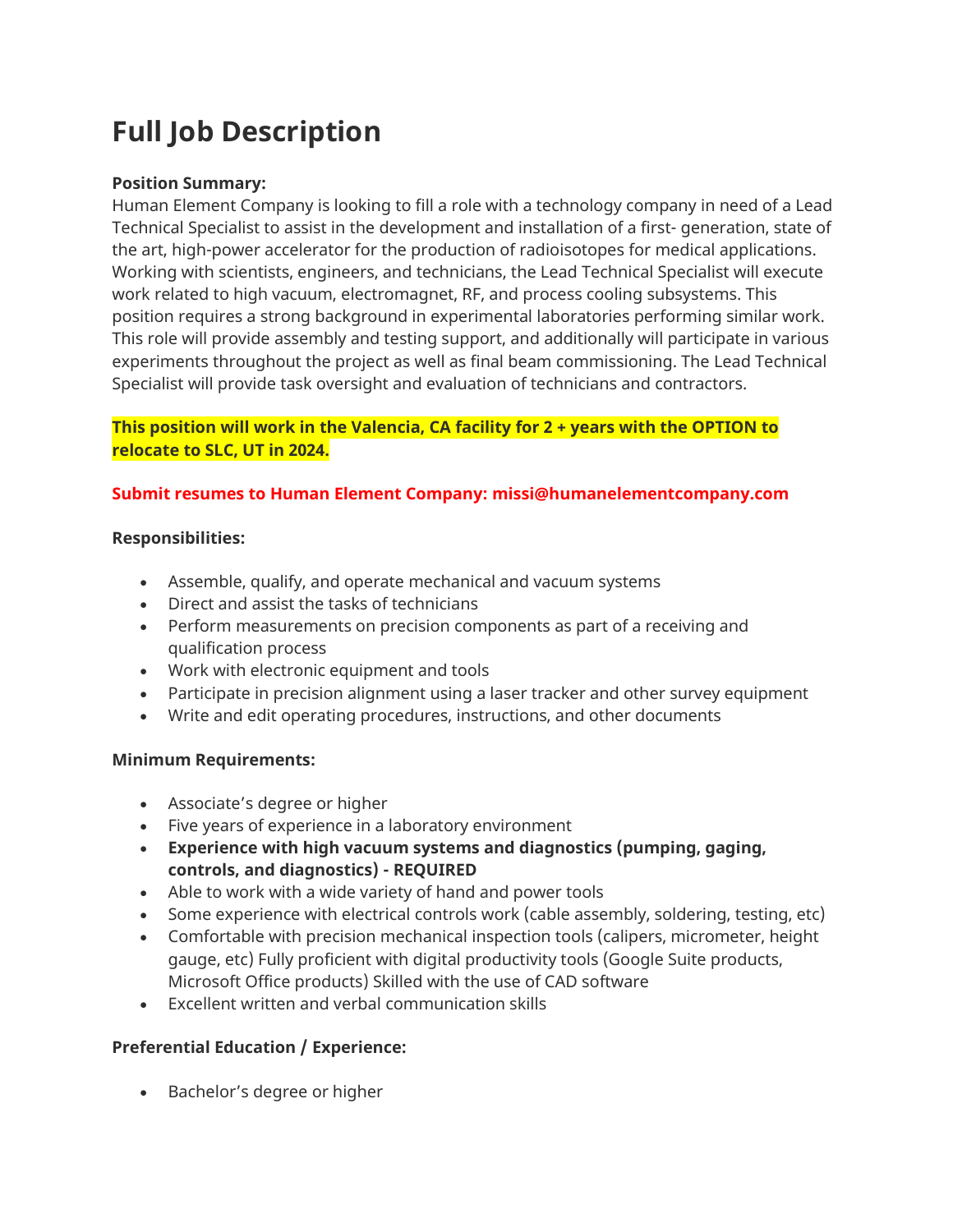- Experience with particle accelerators
- Previous work in a GMP or ISO environment
- Experience with high-voltage and high-power electronics
- Experience with RF systems
- Fluency with Geometric Dimensioning and Tolerancing
- Manual machining, torch soldering/brazing, and welding
- Data acquisition and processing

#### **Physical Requirements:**

- Must be able to sit for long periods of time. Frequent use of computer with repetitive use of keyboard, mouse and manual dexterity.
- Ability to operate hand and power tools for long periods of time.
- Ability to regularly lift up to 20 pounds, occasionally lift up to 50 pounds.

## **Client offers an EXCELLENT benefit package with full coverage for the employees and low premiums for family members.**

## **About the client:**

We are an early phase company committed to advancing the way radioisotopes are made. We represent the first true turning point in the history of the field of radioisotope manufacturing since the advent of the cyclotron. By augmenting a standard linear accelerator with a proprietary high-current multiparticle ion source, our solution can generate radioisotopes with a very high yield and specific activity and is poised to become the state-of-the-art technology.

Our technology is uniquely suited for the generation of therapeutic radioisotopes. These radioisotopes, while historically challenging to produce in quantities and for the cost that allow for robust growth of the field, are on the precipice of widespread clinical use for personalized cancer therapy. We are uniquely positioned to support and foster the growth of this important application.

We were founded on the idea that the greatest scientific asset isn't raw material or technology but vision — and the freedom to follow that vision wherever it leads. So, while the treatments of tomorrow will surely be built on advanced physics and sophisticated chemistry, they'll be driven by creativity and fueled by spontaneity. In the world our technology enables, neither will have limits.

Job Type: Full-time

Pay: \$40.00 - \$50.00 per hour

Benefits:

 $-401(k)$